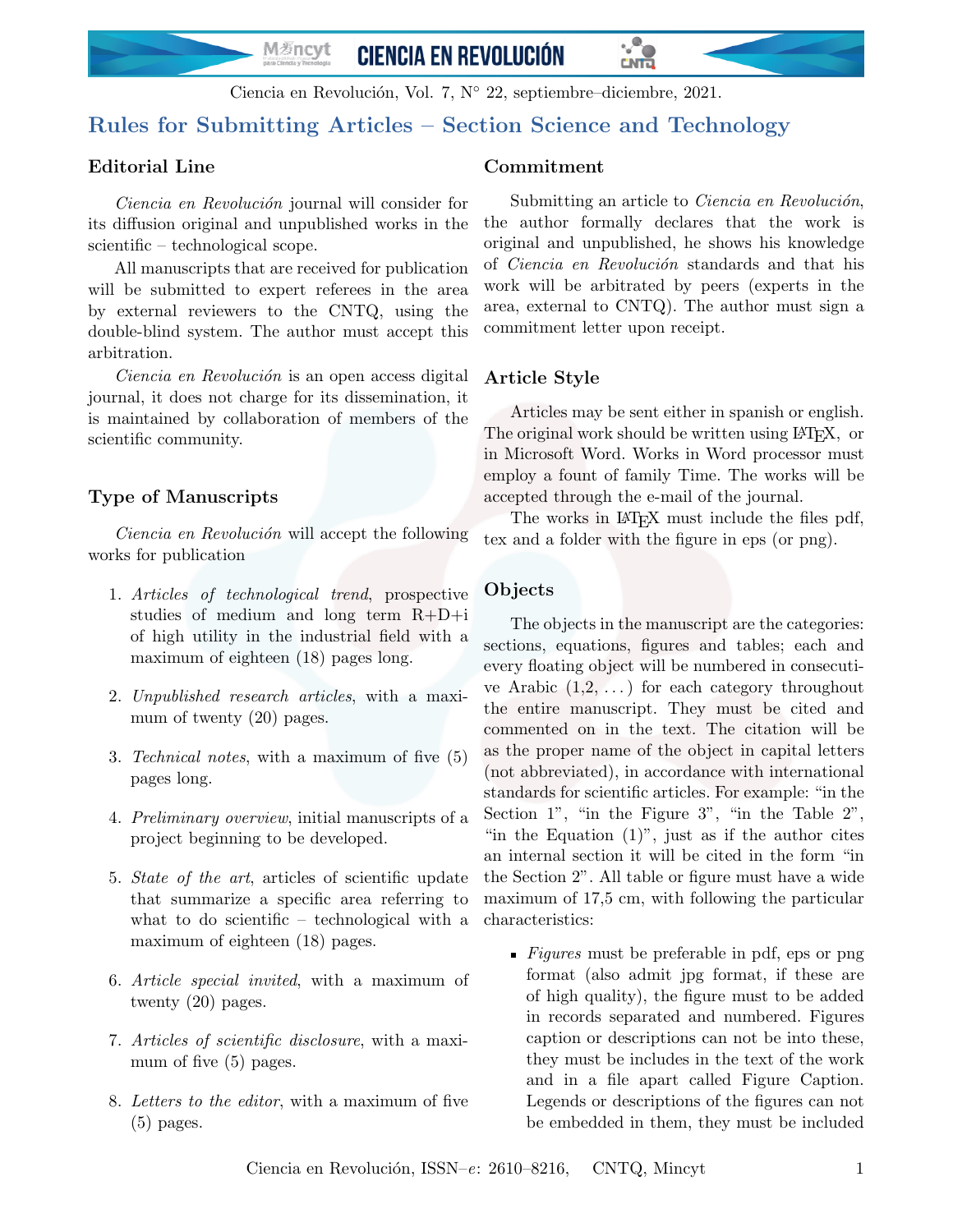M*≸*ncyt **CIENCIA EN REVOLUCIÓN** 

Ciencia en Revolución, Vol. 7, N<sup>o</sup> 22, septiembre–diciembre, 2021.

in the text of the work and in a separate file Work body called Legend of Figures.

If Tables can not be protruded by any type of color. Only the texts to be produced by means of "bold type". Also, the table must to be included in others files numerated and it is necessary to include a file with table caption.

## Writing Order

The writing must have the following order:

- Title Page,
- Introduction,
- Methodology or Research Development,
- Analysis and Discussion of Results,
- Conclusions.
- References.

## Title Page

Title page should contain:

- a) Title of the work in spanish and english, maximum 20 words, they must obey the grammar rules for the titles of each language.
- b) Full name(s) of author(s).
- c) Full institutional address(es), without abbreviations.
- d) Email and telephone number of each author (only the author's correspondence email will be published).
- e) Summary of the work in spanish and english (abstract) with a maximum of 200 words; in a single paragraph, and respect the grammar of each language.
- f) Keywords at the end of the summary in spanish, and abstract in english three to five (3 to 5) keywords should be added.

The body of the manuscript begins on a new page, with the sections introduction, methodology or development of the investigation, analysis and discussion of results; and finally the conclusions.

<u>LNTTI</u>

The headings of each section are written as a title, according to grammar of the language (spanish or english), numbered consecutively as is the norm in all scientific articles.

Note: For all articles in english, every section in the manuscript will be numbered as follows. In accordance with the standards of scientific journals.

## 1 Introducion

In this manuscript part the topic to be discussed and the delimitations will be specified, it will include the variables under study. The author(s) must finish indicating the goal, importance and relevance of the work.

### 2 Methodology

This section must contain each of the procedures performed separated into subsections.

### 3 Analysis and Discussion of Results

The author(s) will indicate the products of his research with a detailed study; as a consequence of the proposed methodology.

### 4 Conclusions

The conclusions should be written briefly in one or two paragraphs, without using numbers or bullets, they will be based on their results.

If the authors wish, they can include between the conclusions and the references the acknowledge to those institutions (or people) that have collaborated and/or financed the development of the research; this acknowledge would go as an unnumbered section.

Note: The citations of references in the text are in Vancouver format in strict order of appearance, they must contain the name of the main author followed by the corresponding reference number; for example: Guevara, et al. [9], or simply [9] without the author's name.

### References

At the end of the conclusions the author(s) will place references; which must follow the following rules: